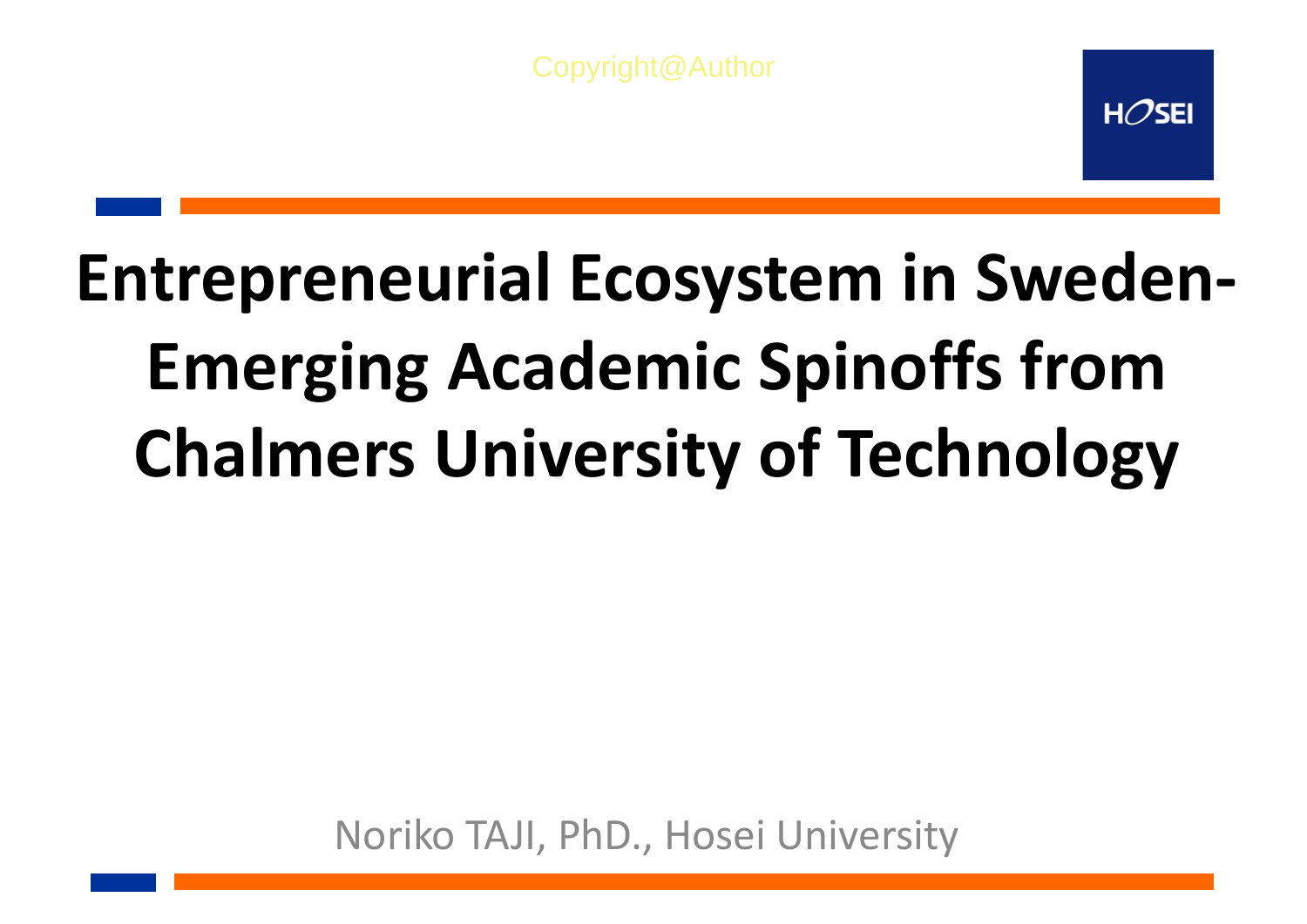#### Spinoffs by Surrogate Entrepreneurs

- Eight academic startups emerged from one technology seed invented by an MIT researcher (Shane,2000). Spinoffs by Surrogate Entrepreneurs
- There were 49 academic spinoffs from Chalmers & Gothenburg University in Gothenburg City in Sweden between 1997 and 2005.
	- Most of spinoffs in the field of biotech, health equipment were founded by surrogate entrepreneurs.
	- Half of the ICT were also by surrogate entrepreneurs. (Lundqvist, 2014)
- The survival rate within six years in the US was almost 36-51%. The survival rate in Gothenburg City was 80%. Less promising business plans were excluded beforehand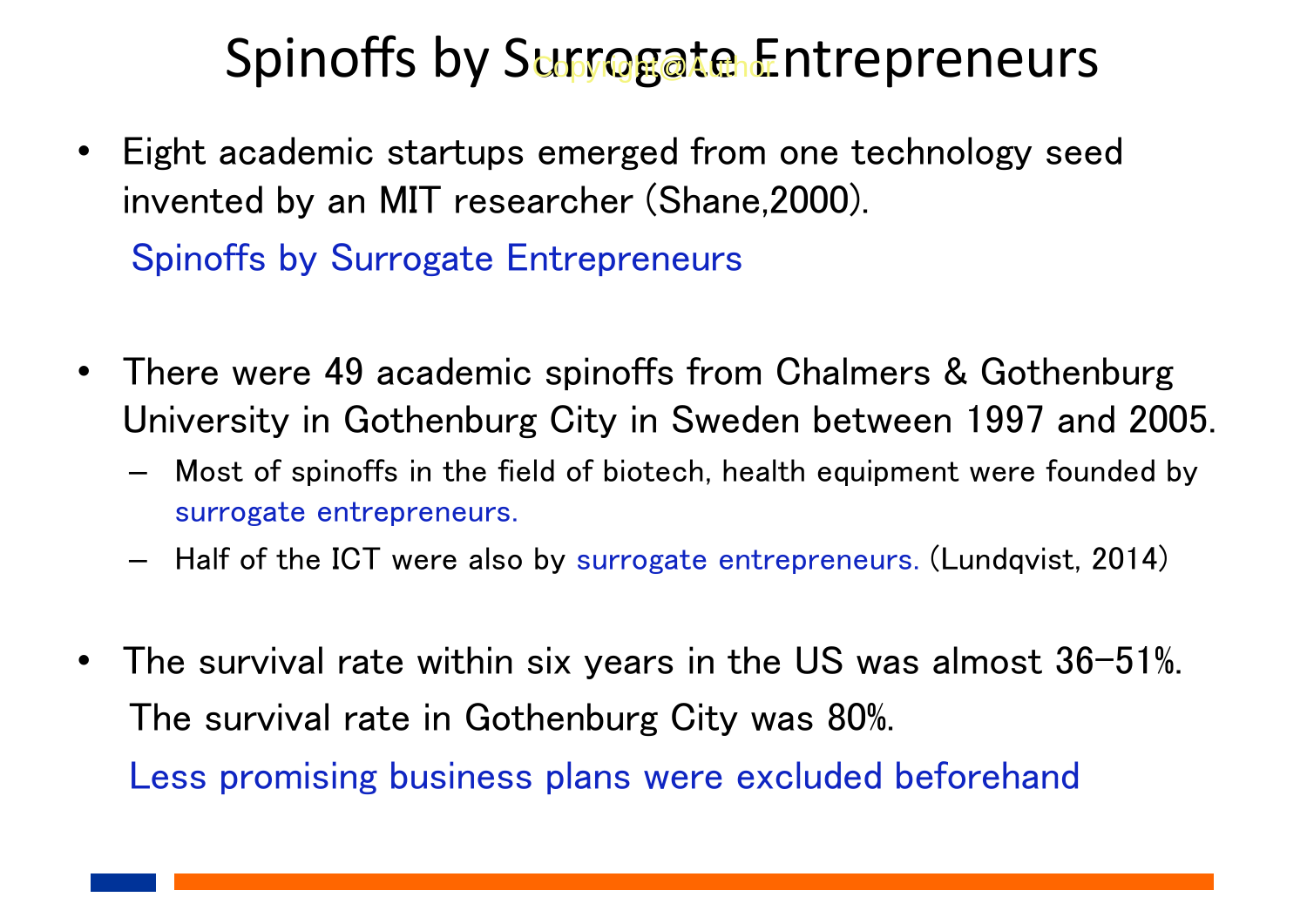#### The Location of Gothenburg City Copyright@Author

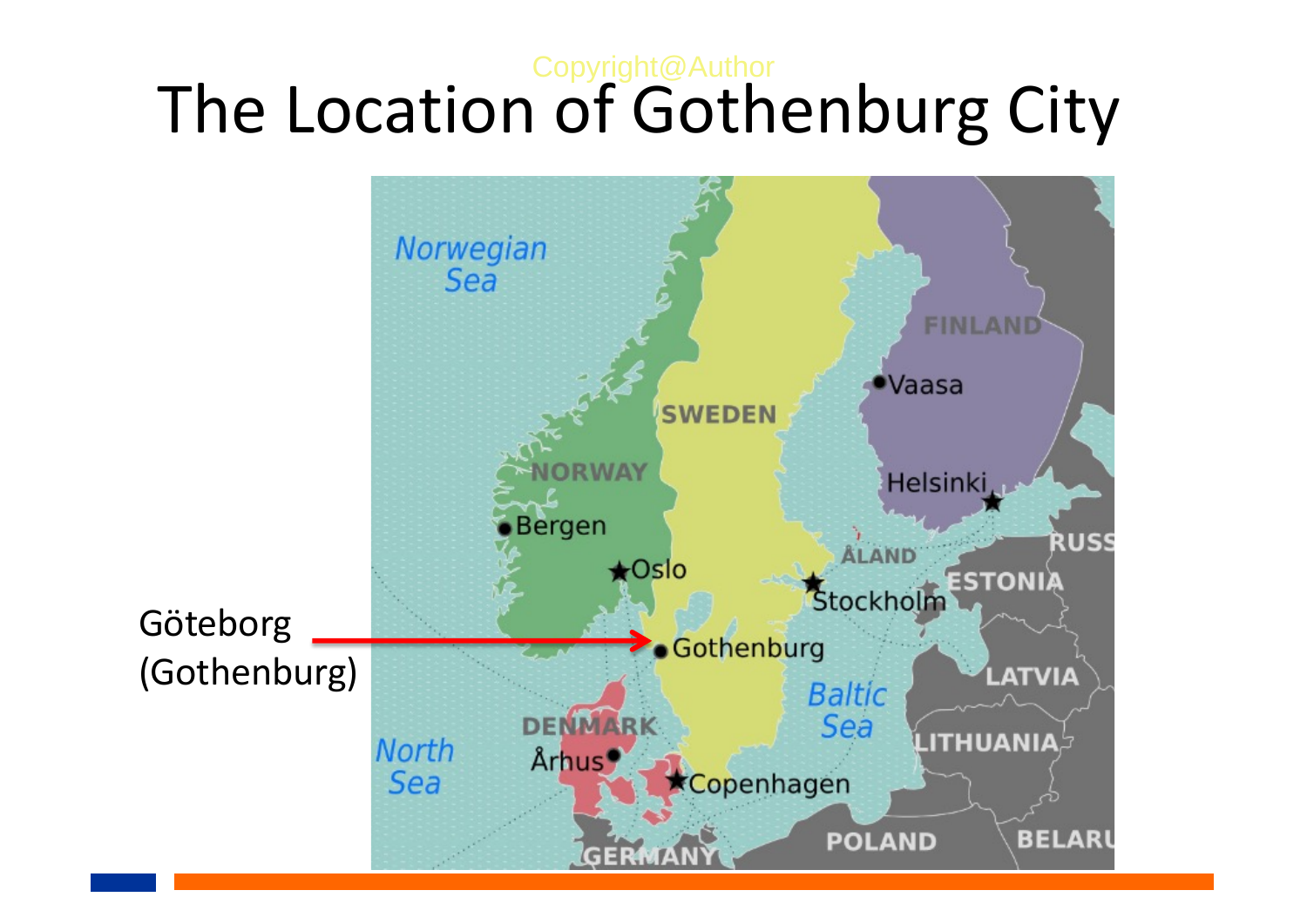#### Commercial and Industrial City Copyright@Author



Ship Industry & Volvo

Chalmers Univ. named as Entrepreneurial University



Convenient Tram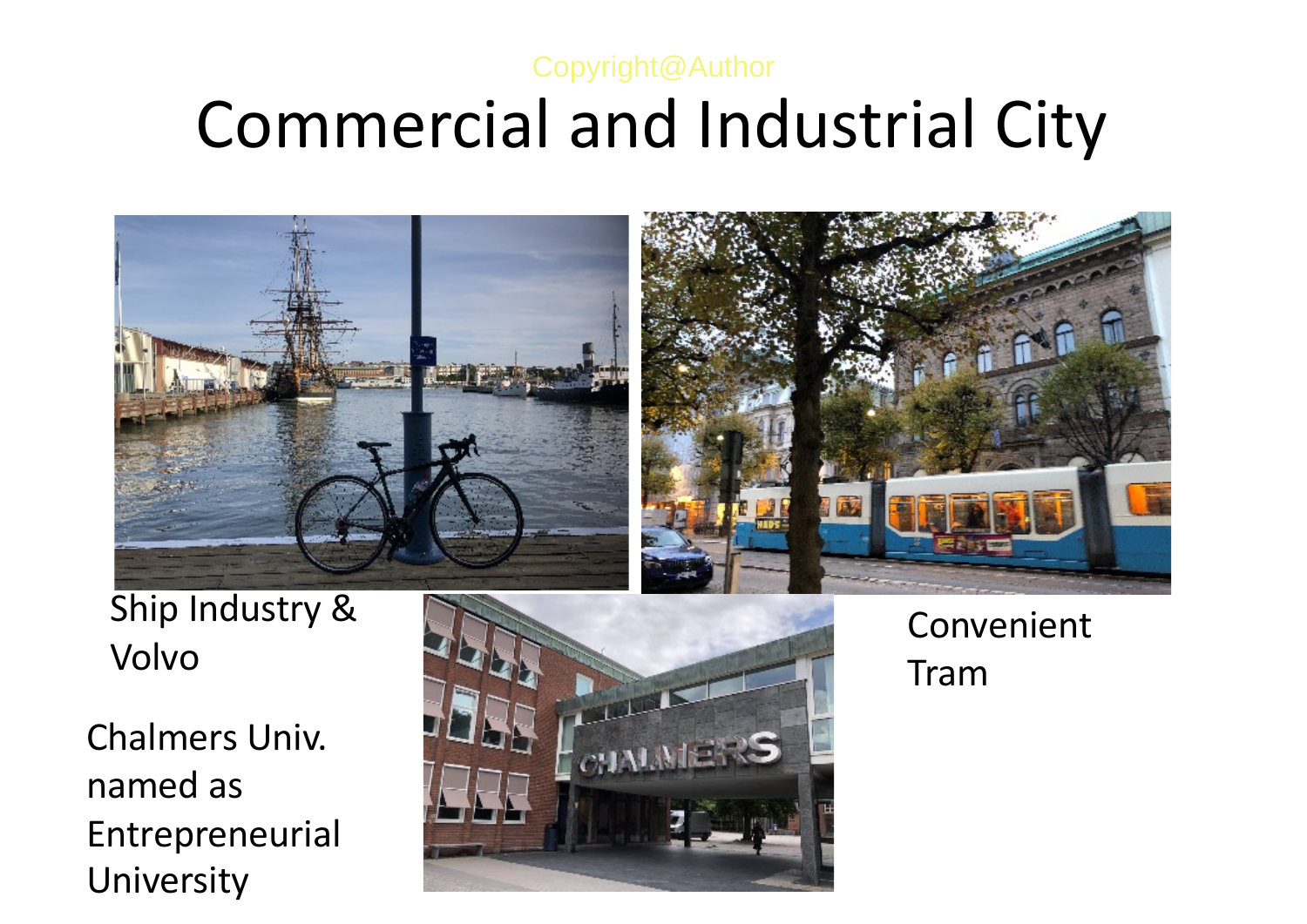## Academic Spinoffs in Gothenburg

#### Categorization of Academic Spinoffs in Gothenburg

- $\triangleright$  A. From Entrepreneurship School: Engineering & Life Science
	- Chalmers School of Entrepreneurship
	- Entrepreneurship in Life Science in Gothenburg Univ.
- $\triangleright$  B. From other Graduate Schools: Life Science, Computer Science AI, etc.
- $\triangleright$  A. Surrogate entrepreneurs operate startups instead of inventors.
	- Technology seeds invented inside the University
	- Technology seeds brought by companies and external R&D labs
- $\triangleright$  B. Inventors challenge themselves by commercializing.

#### Support System

① Incubator ② University VC ③ Governmental subsidy & Loan & VC

#### **Outcomes**

Almost 100 startups were founded between 1998-2016.

4 IPO and 6 M&A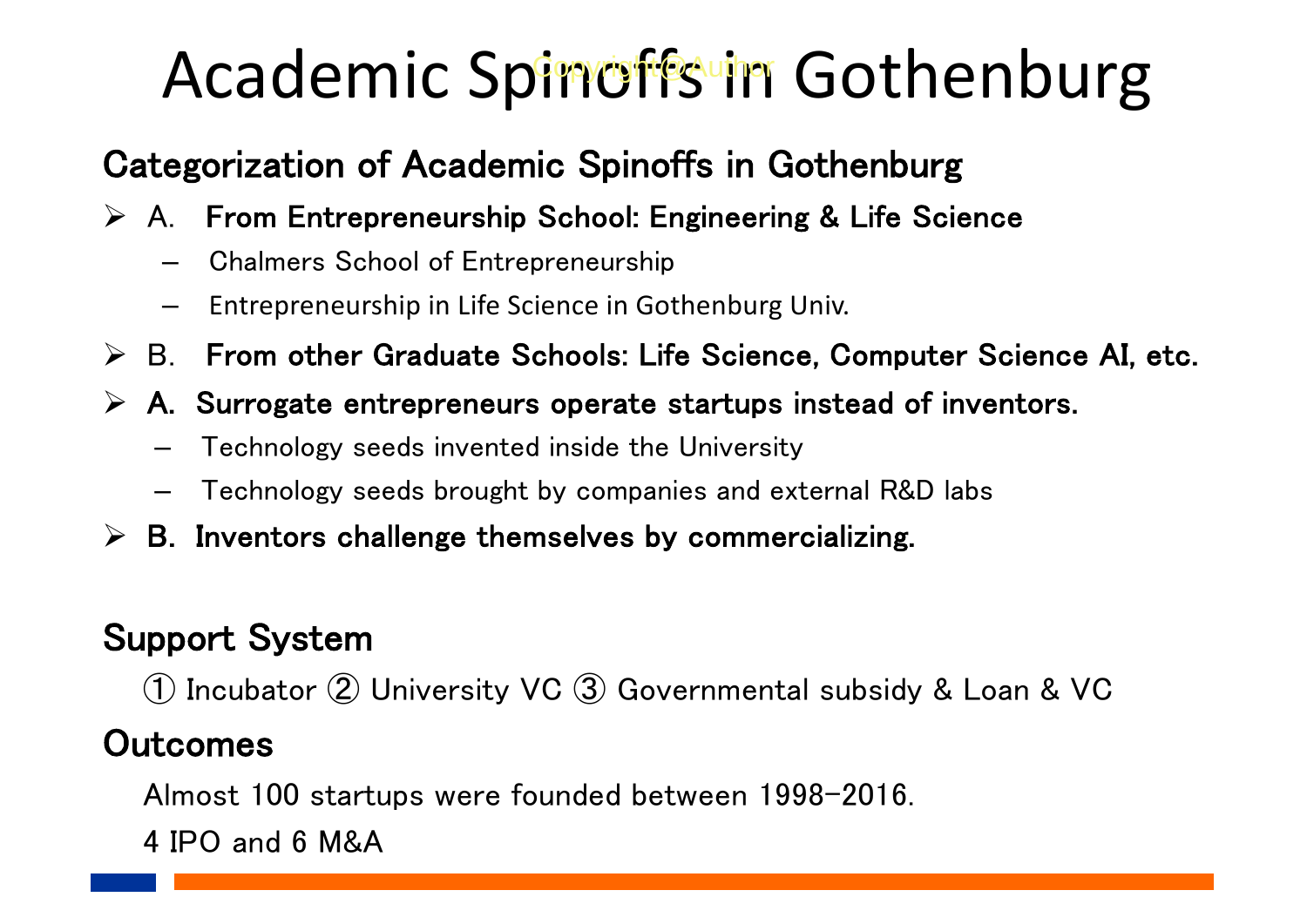## Previous Stuhies of Surrogate Entrepreneurs in Sweden

- Academic people can contribute to venture creation in spite of not becoming CEOs ( In Gothenburg; Lundqvist & Middelton,2013)
- Surrogate entrepreneurs show high performance by avoiding traps (Comparison in Swedish univ; Lundqvist,2014)
- **D** Less experienced surrogate entrepreneurs show less rigidity (Middeton,2010)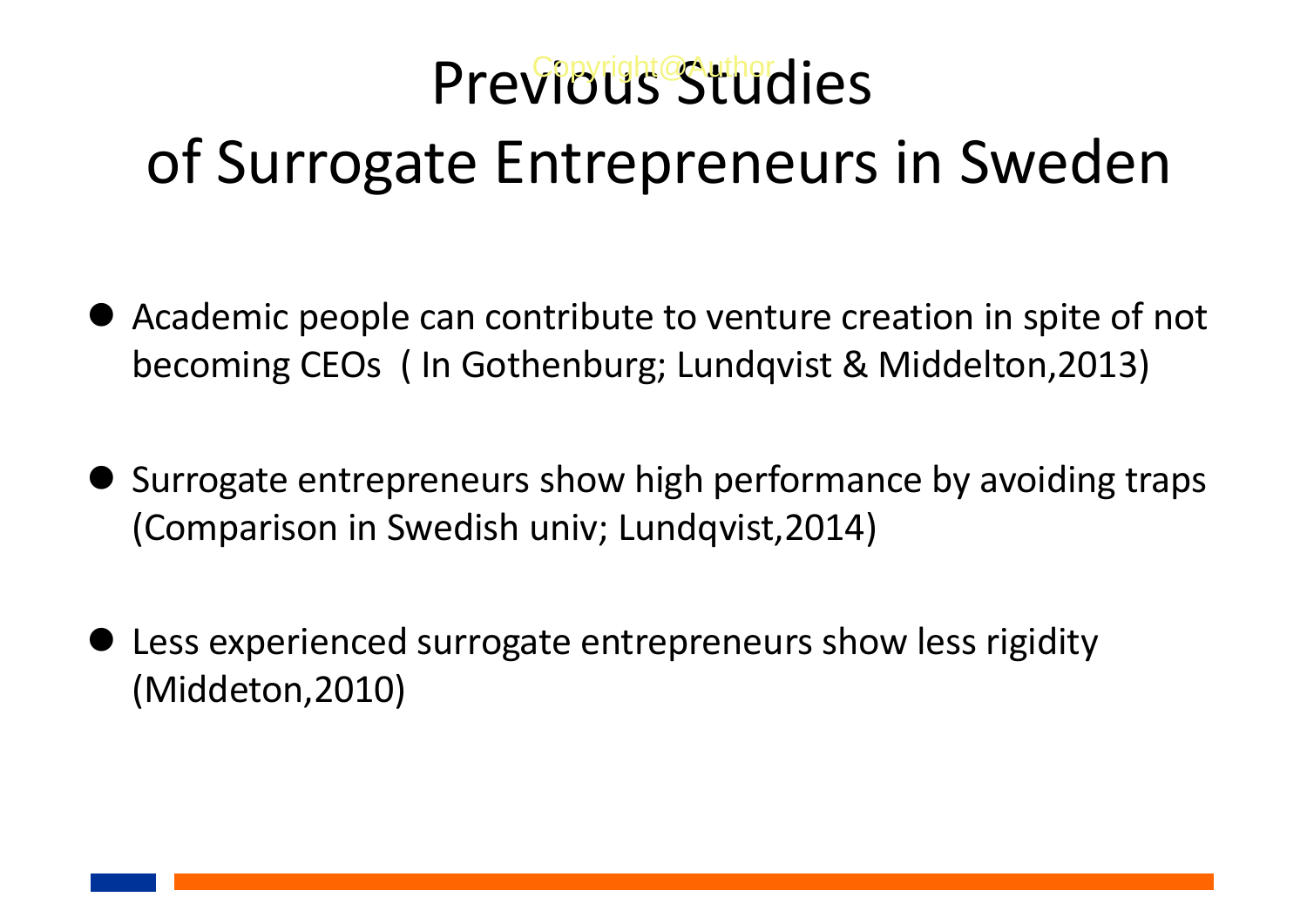### Findings: Surrogate Entrepreneur

- Surrogates commercialize technology provided by universities/ labs on behalf of inventors
	- As IPR belong to individual researchers in Sweden, professors are delighted to license out to surrogates.
- Surrogates have to begin with licensing negotiation first.
	- Chalmers program provides role play experience with inventors.
- Surrogates are expected to be familiar with a market rather than technology.
	- However, young surrogates are less experienced so that most decisions will be effectual.
- Surrogates are expected to increase a startups 'performance by using their network
	- Experts and business angels help surrogates and introduce appropriate people.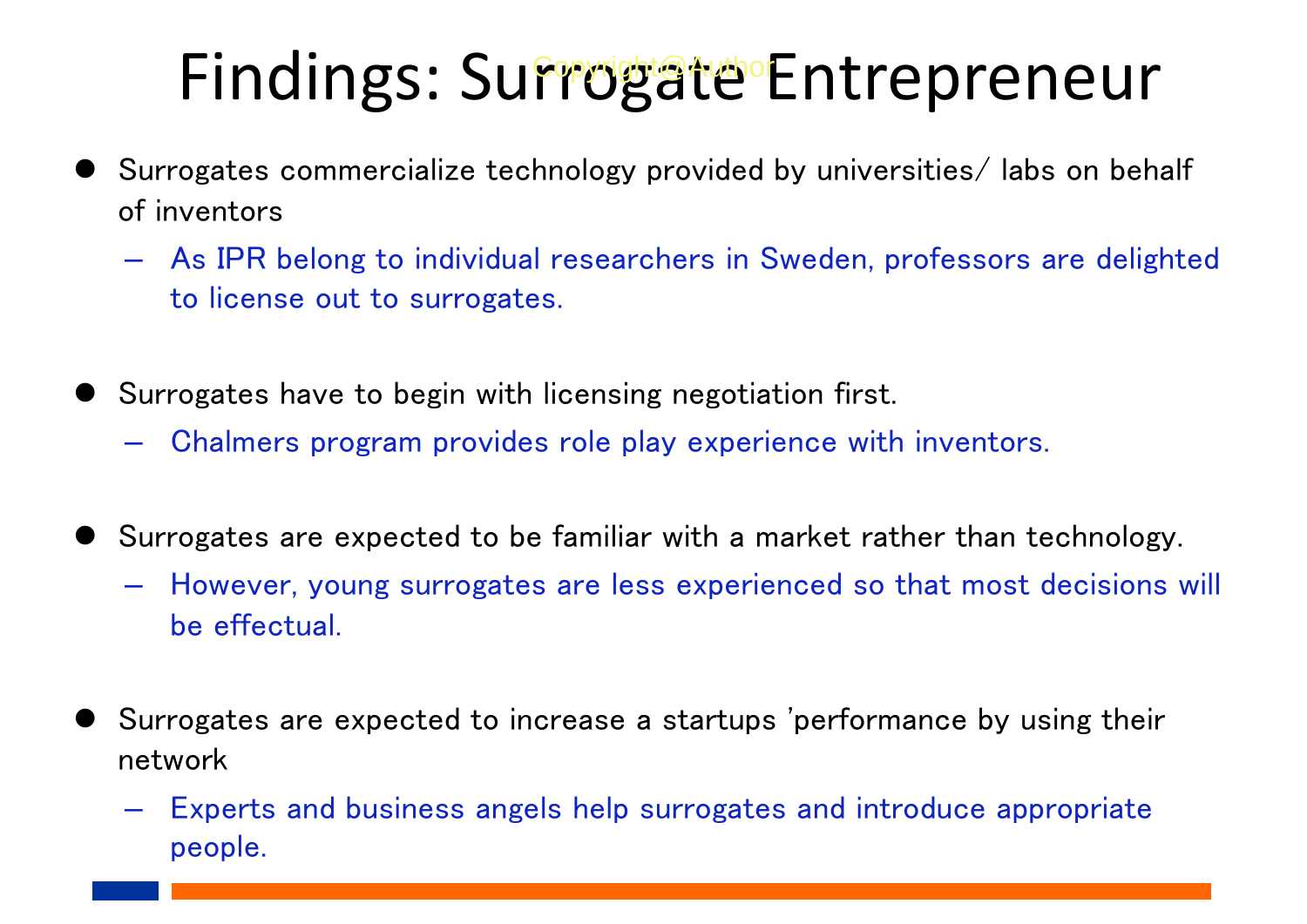# Findings: Resource

- Institutional Incubating System
	- project rooms in graduate school  $\rightarrow$  Incubator after graduation
- Technology Seeds provided by campus and outside
	- From Swedish universities and companies
	- From the whole EU
- Management Team
	- Less experienced founders are supported by veteran people
	- Founders commonly give way to classmates or alumni
- Moderate fund-raising
	- Very small private investment
	- Governmental VCs, subsidies, and soft-loans help survival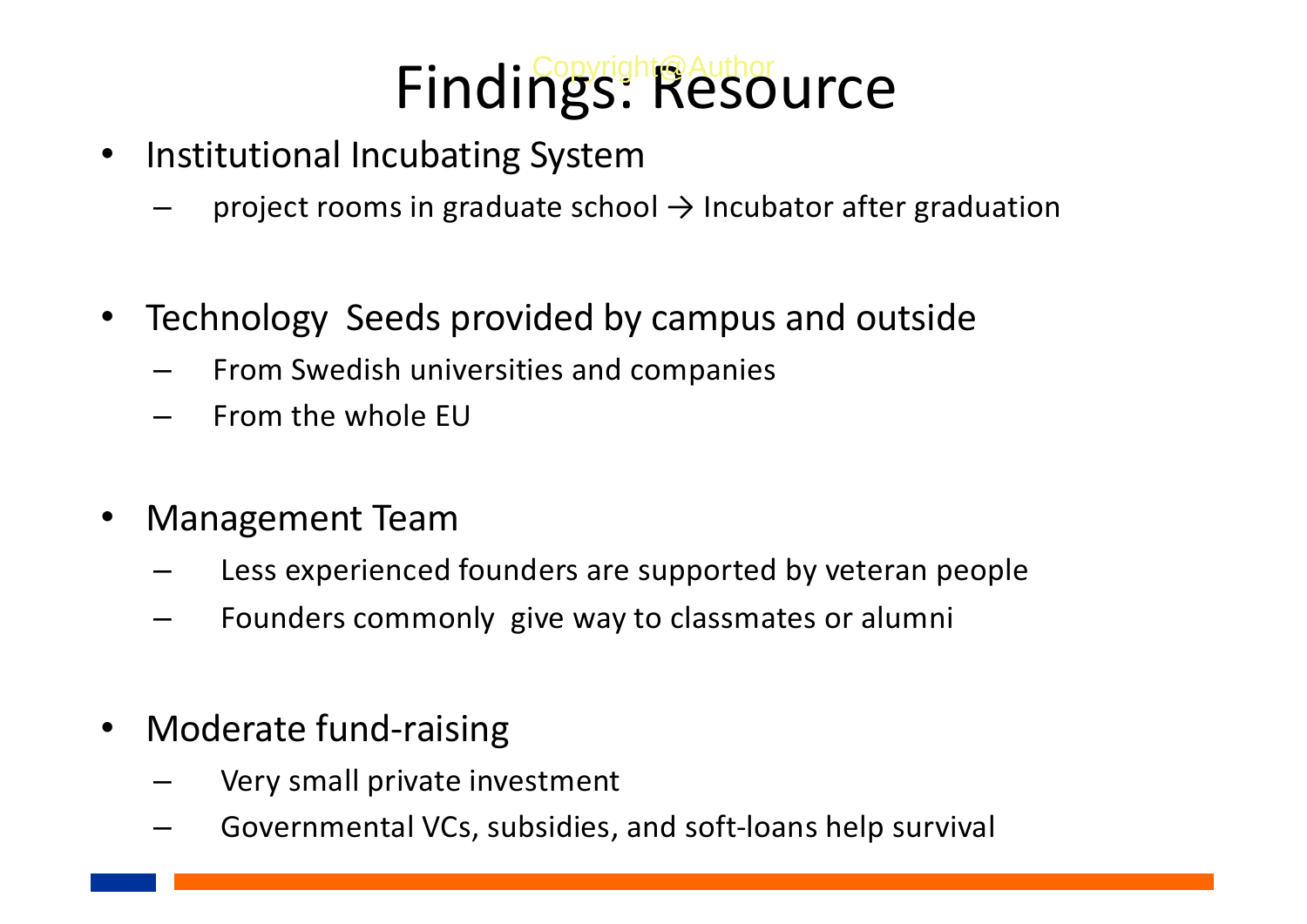# Findings-Globalization

- Resources acquired from foreign countries is limited
	- Not so many study abroad students
	- Most founders are local people compared to the capital city
	- Difficult to get investment by foreign VCs

- Expansion in the foreign market
	- European market is foreign but not overseas
	- American, Asian and African markets are truly global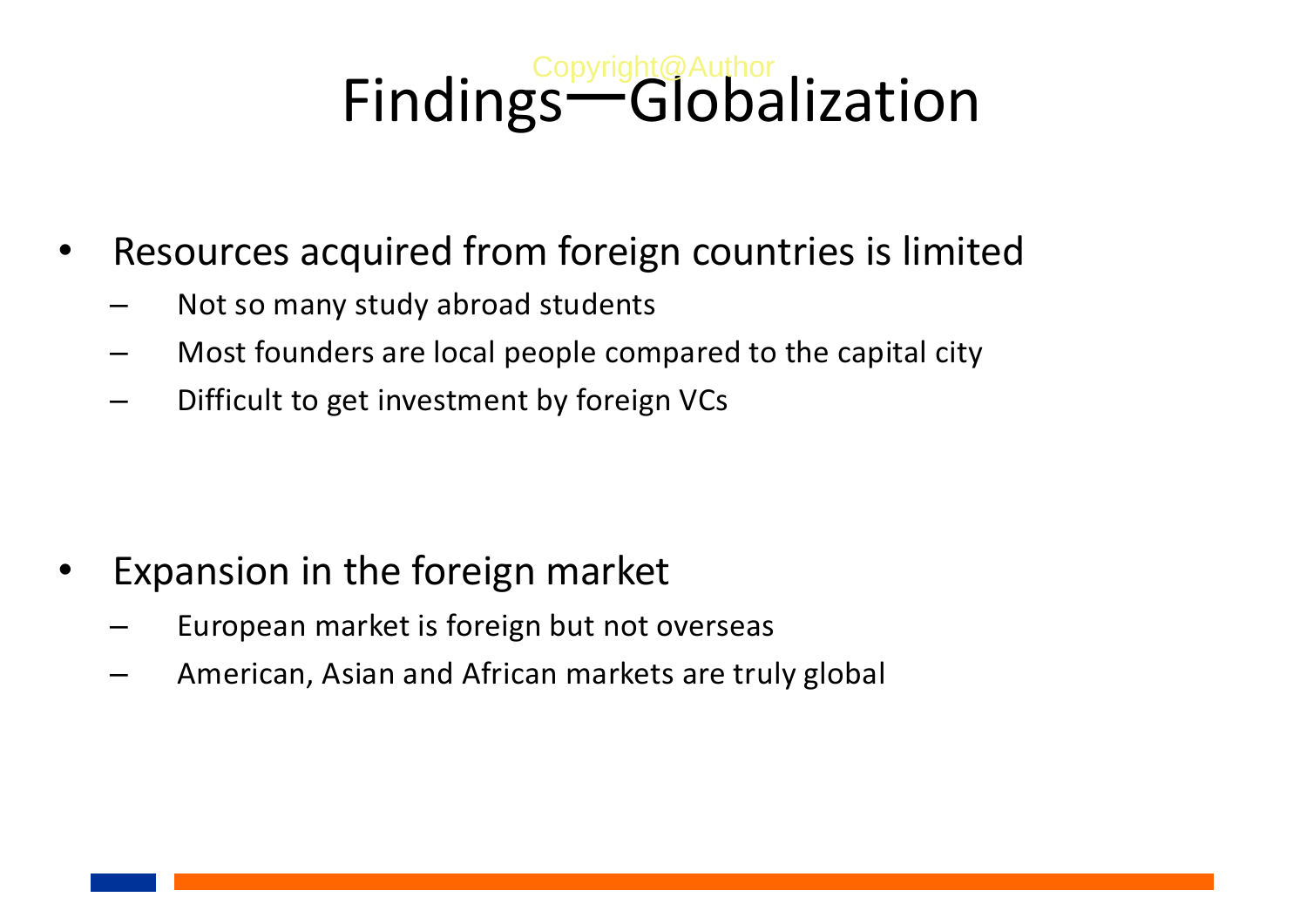#### Comparison between Surrogate and non-Surrogate in Chalmers **Bopyscht@Author**

Surrogate Type

A: Spinoff from Entrepreneurship School

VS

Non-Surrogate Type B: Spinoff from Material Chemistry School

In the Life Science Field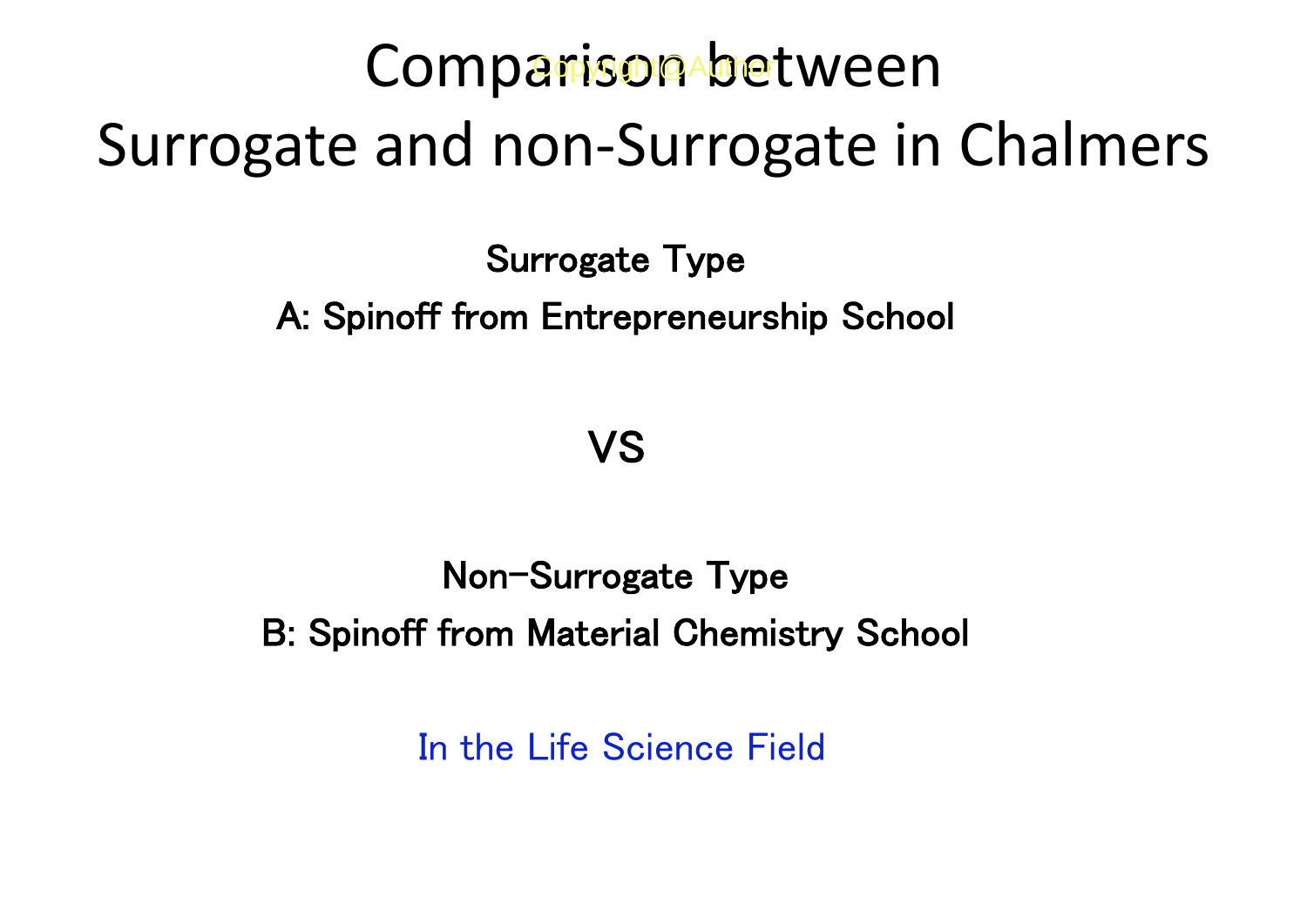### Surrogate: Stayble's Technology

Stayble is developing an injectable treatment against discogenic pain. The treatment works in the way of stabilizing the disc segment and eliminates diffusion of pro- inflammatory substances from the disc. Nerves on the outside of the disc are left to recover and the pain is estimated to disappear.

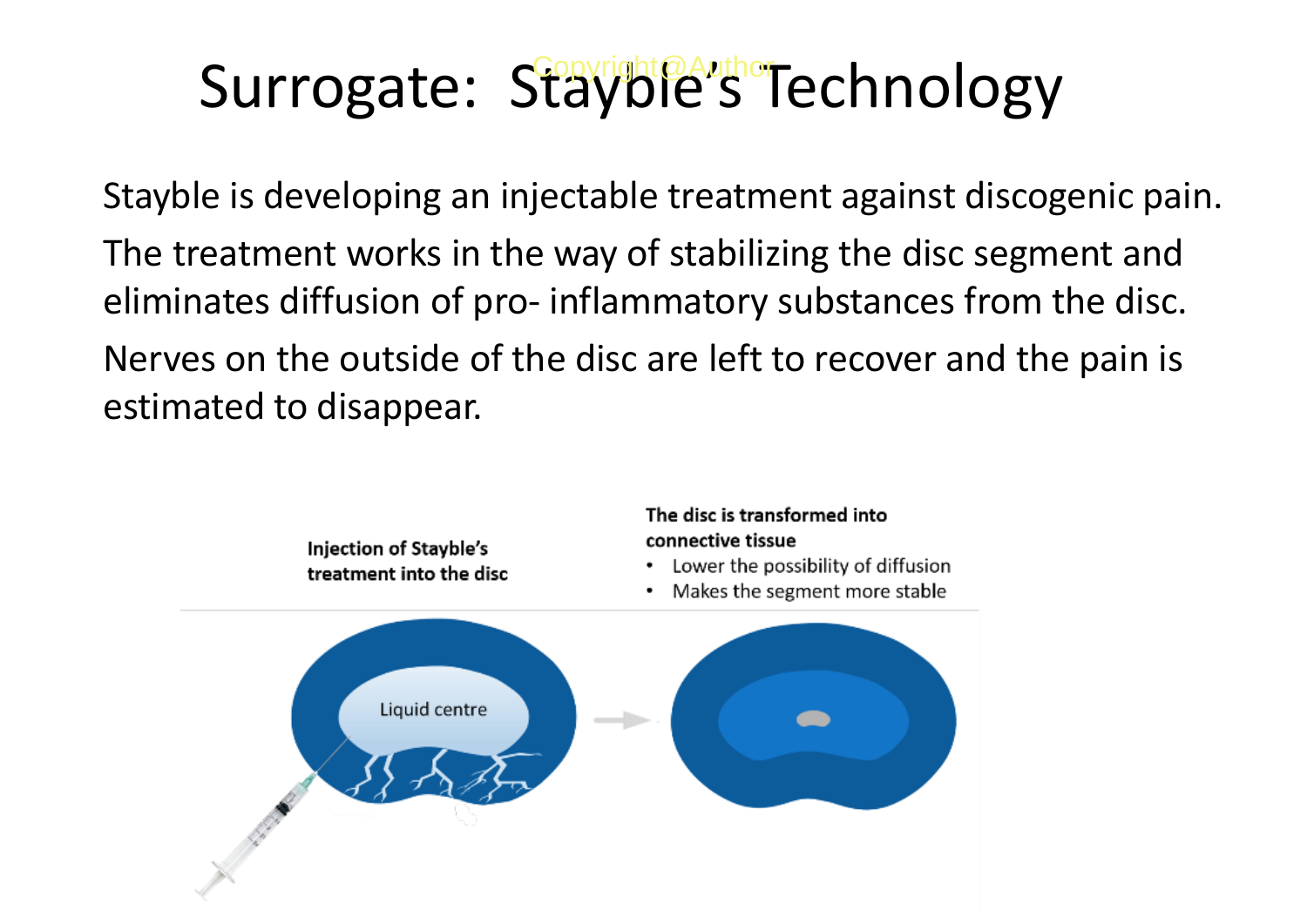## Surrogate: The Civicht@Author of Stayble

| Company                | <b>Stayble Therapeutics</b>                                                                 |
|------------------------|---------------------------------------------------------------------------------------------|
| Origin                 | <b>Entrepreneurship School of Chalmers</b>                                                  |
| <b>Tech Seeds</b>      | Provided by a medical school professor                                                      |
| <b>Product Service</b> | Injection treatment to reduce discogenic low back pain<br>(Clinical second phase B in 2020) |
| Establishment          | 2014                                                                                        |
| Financing              | Subsidized by European Commission<br>University & Governmental VC (\$1.7M)                  |
| Exit                   | Feb. 2021 Listed in Nasdaq First North Growth<br>Raising $SEK41M(S4.92M)$                   |
| Partner                | Clinical hospitals in EU                                                                    |
| Target                 | Aged Patients (Chronic pain)                                                                |
| Founder                | Surrogate entrepreneur (24-year-old student)<br>Inventor (medical school professor)         |
| <b>Management Team</b> | Coach of University VC,<br>Experienced executive of Life Science business                   |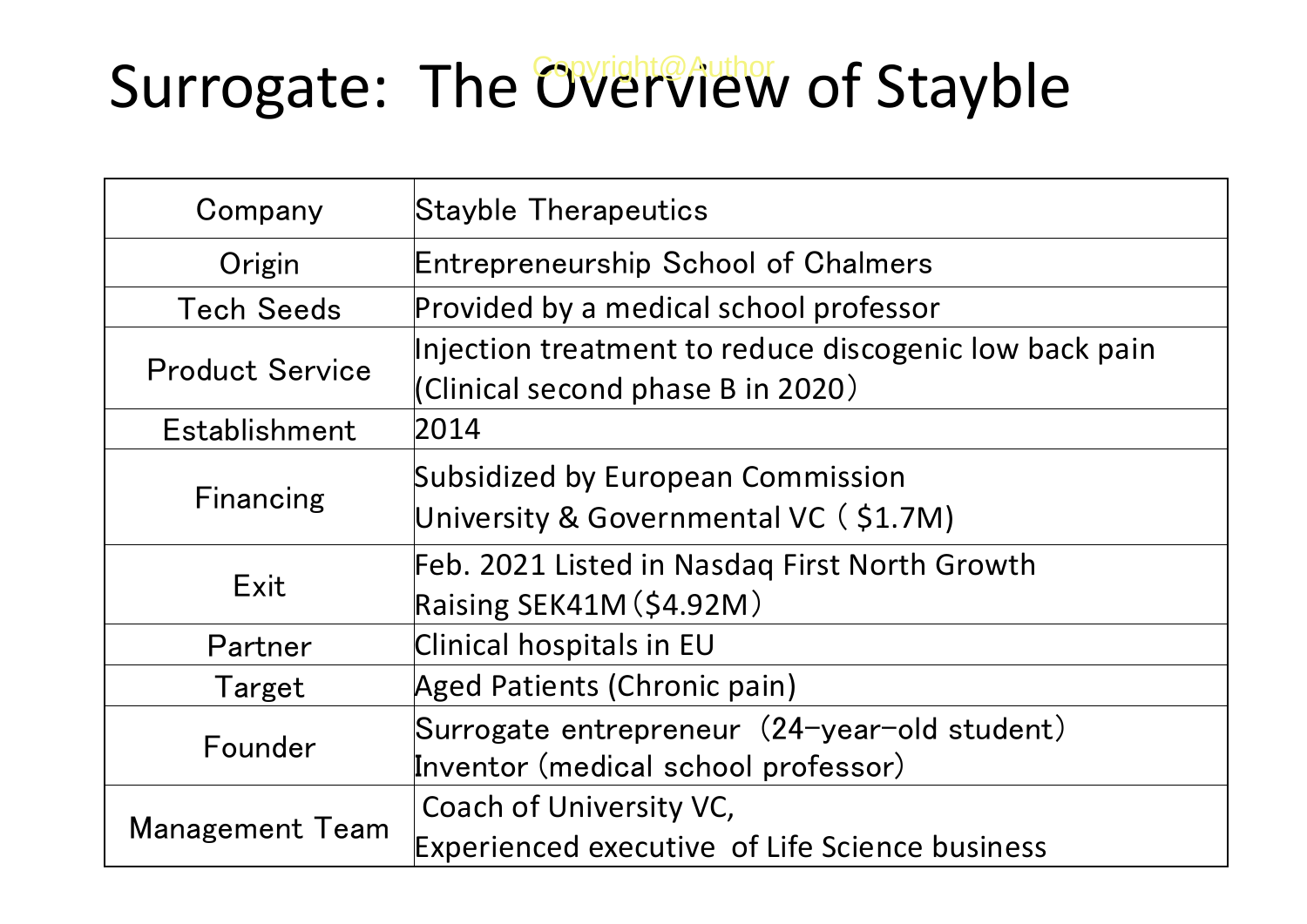#### Copyright@Author

#### Non-Surrogate: Promimic's Technology

Nano coating material can coat all implant geometries.

This coating material is adopted by implant makers conducting surgery for dentists and orthopedics.



・Faster anchoring of implant

・No extra interface between implant - bone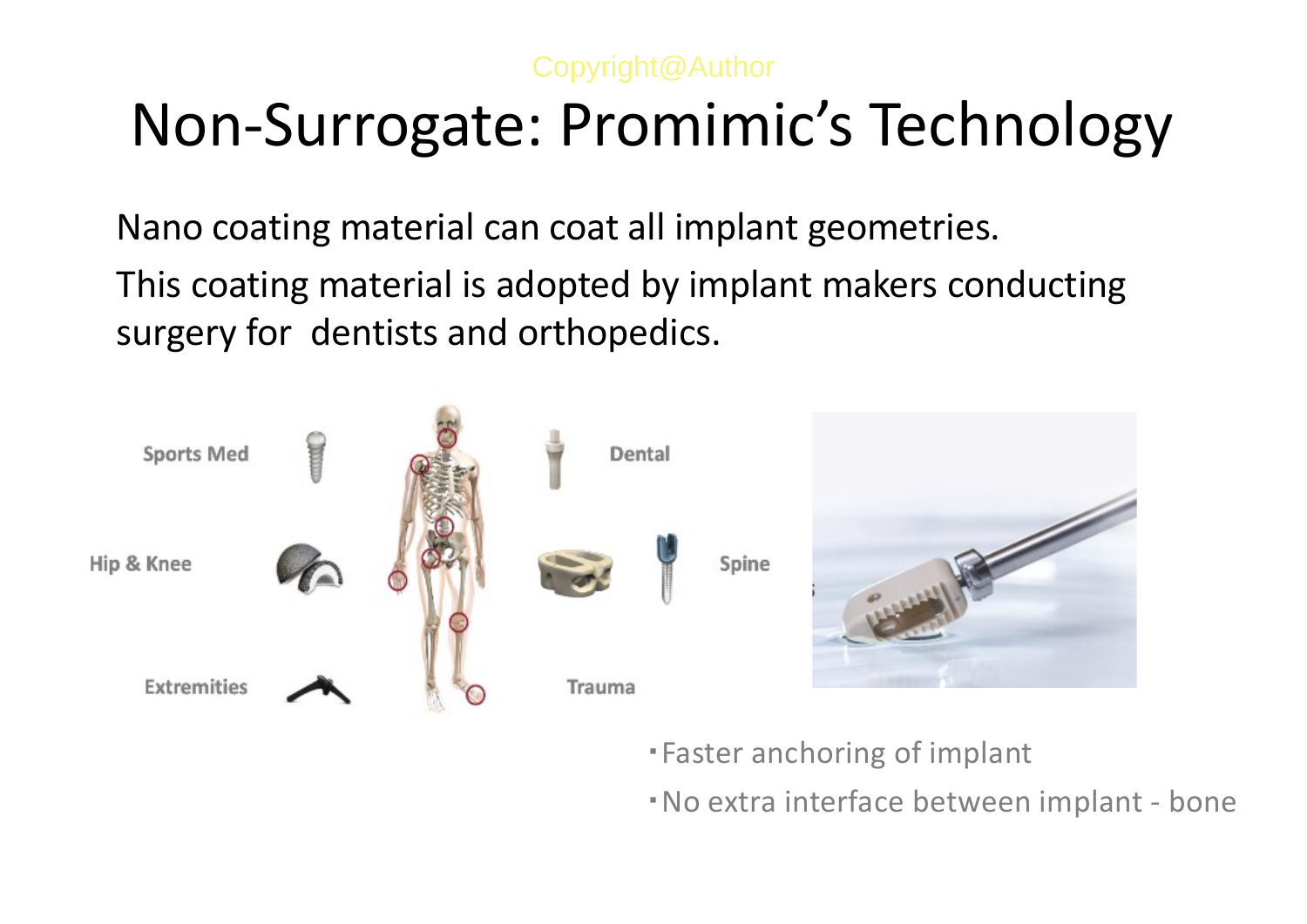### Non-Surrogate: Promimic

| Company                | Promimic                                                                          |
|------------------------|-----------------------------------------------------------------------------------|
| Origin                 | <b>Material Chemistry School of Chalmers</b>                                      |
| <b>Tech Seeds</b>      | Post doc's own technology                                                         |
| <b>Product Service</b> | Nano coating material for implant                                                 |
| Establishment          | 2006                                                                              |
| Financing              | University VC (Chalmers& Karolinska), Governmental VC<br>\$8.1M (total till 2019) |
| Exit                   | Not yet (8 employees in 2019)                                                     |
| Partner                | Implant material makers in the USA and Brazil                                     |
| Target                 | Implant market in the US, EU, Brazil and China                                    |
| Founder                | Inventors (two post doc students in $30'$ s)                                      |
| <b>Management Team</b> | Coach of University VC                                                            |
|                        | <b>Fxperienced executive of implant business</b>                                  |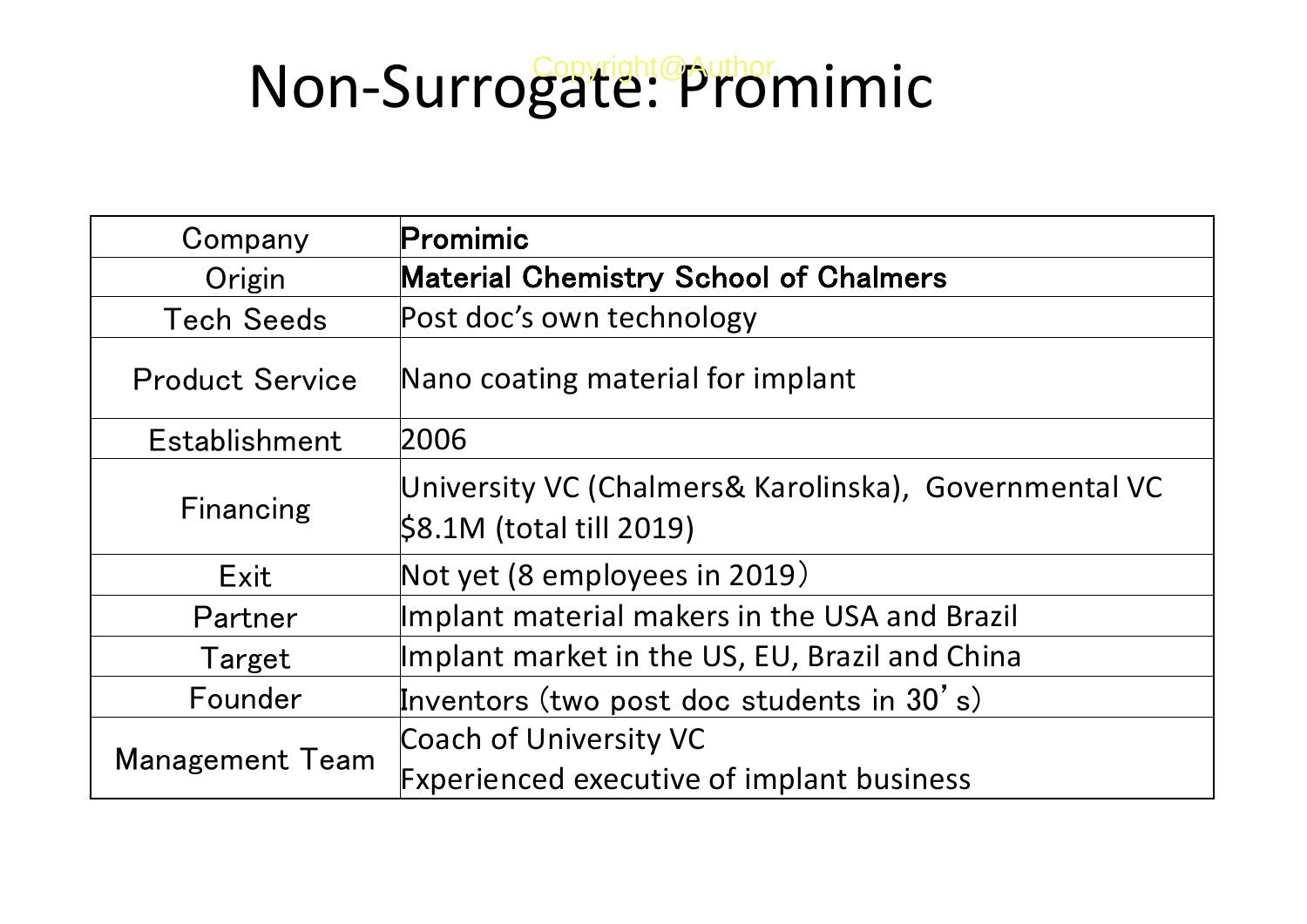### Open Innovation Examples Astra Zeneca BioVenture HUB



| <b>Anteros Medical</b>                       | <b>AMTAROS</b>            | <b>ForWeire</b>                   | DIR Year in            |                                                   |                 |
|----------------------------------------------|---------------------------|-----------------------------------|------------------------|---------------------------------------------------|-----------------|
| <b>Athens</b><br><b>Binnetwologies</b>       | Qatticra                  | <b>InCreat</b>                    | <b>BERBITTS</b>        | Promine of<br>C&U Labs                            | Prominent<br>ରଳ |
| <b>Cellnk</b>                                | <b>LOUDER</b>             | 1-Toch                            | $\omega$ i-tech        | <b>RUS Global</b>                                 | RLS<br>GLOSAI   |
| Corona Scientific                            | Central Summary           | <b>Uploon</b>                     | <b>WASHINGTON</b>      | Scoridingsen Development<br>界部<br><b>Services</b> |                 |
| Chalmano/Goteborgs<br>Universitet (NanoSiMS) | <b>NanoSHAS</b>           | <b>L'y Diagnostics</b>            | $-2.25 - 20.5$         | 22181300                                          | $-2197228$      |
| Cline Scientific                             | Cine                      | <b>ManufactWeter</b>              | JWR man server         | Убедин Ревеста.                                   | ylan aran-      |
| Contine Pharma                               | <b>Corline</b><br>pharrow | Mctabogen                         | пативный.              |                                                   |                 |
| Ectin Research                               | <b>BALLECTIV</b>          | <b>Metynex</b><br>Pharmacouticals | $P_{\text{max}}$       |                                                   |                 |
| <b>Equatiti Bird</b>                         | TAGERT ! HOP              | Môln yeke                         | $A^{\mu}$<br>Mitniecke |                                                   |                 |